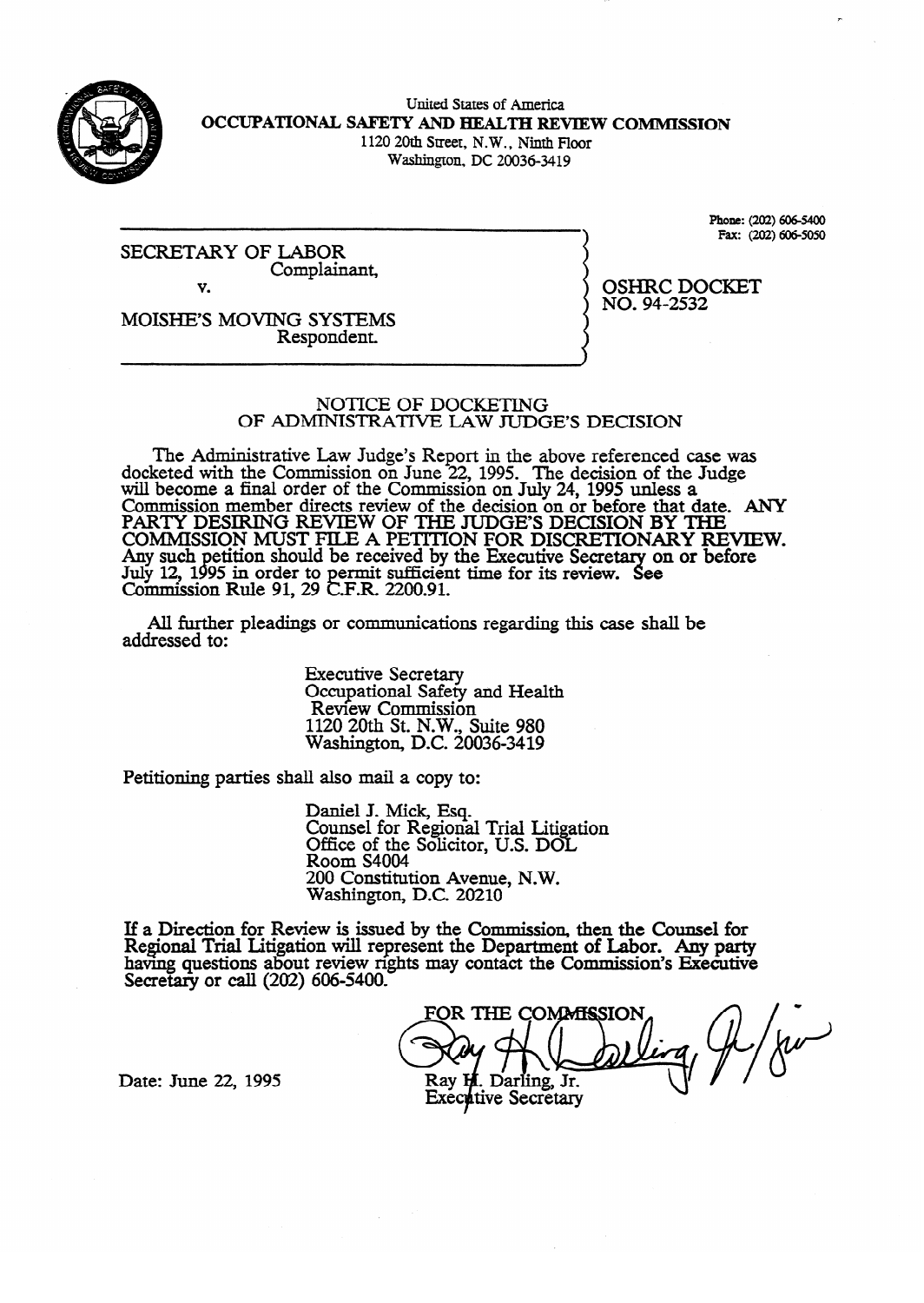### DOCKET NO. 94-2532

# NOTICE IS GIVEN TO THE FOLLOWING:

 $\hat{L}$ 

Patricia Rodenhausen, Esq.<br>Regional Solicitor<br>Office of the Solicitor, U.S. DOL<br>201 Varick, Room 707<br>New York, NY 10014

Fran Mulnick Parker, Corporate Counsel<br>Counsel<br>Moishe's Moving & Storage, Inc.<br>215 Coles Street<br>Jersey City, NJ 07310

Irving Sommer<br>Chief Administrative Law Judge<br>Occupational Safety and Health<br>Review Commission<br>One Lafayette Centre<br>1120 20th St. N.W., Suite 990<br>Washington, DC 20036 3419

#### 00107360810:02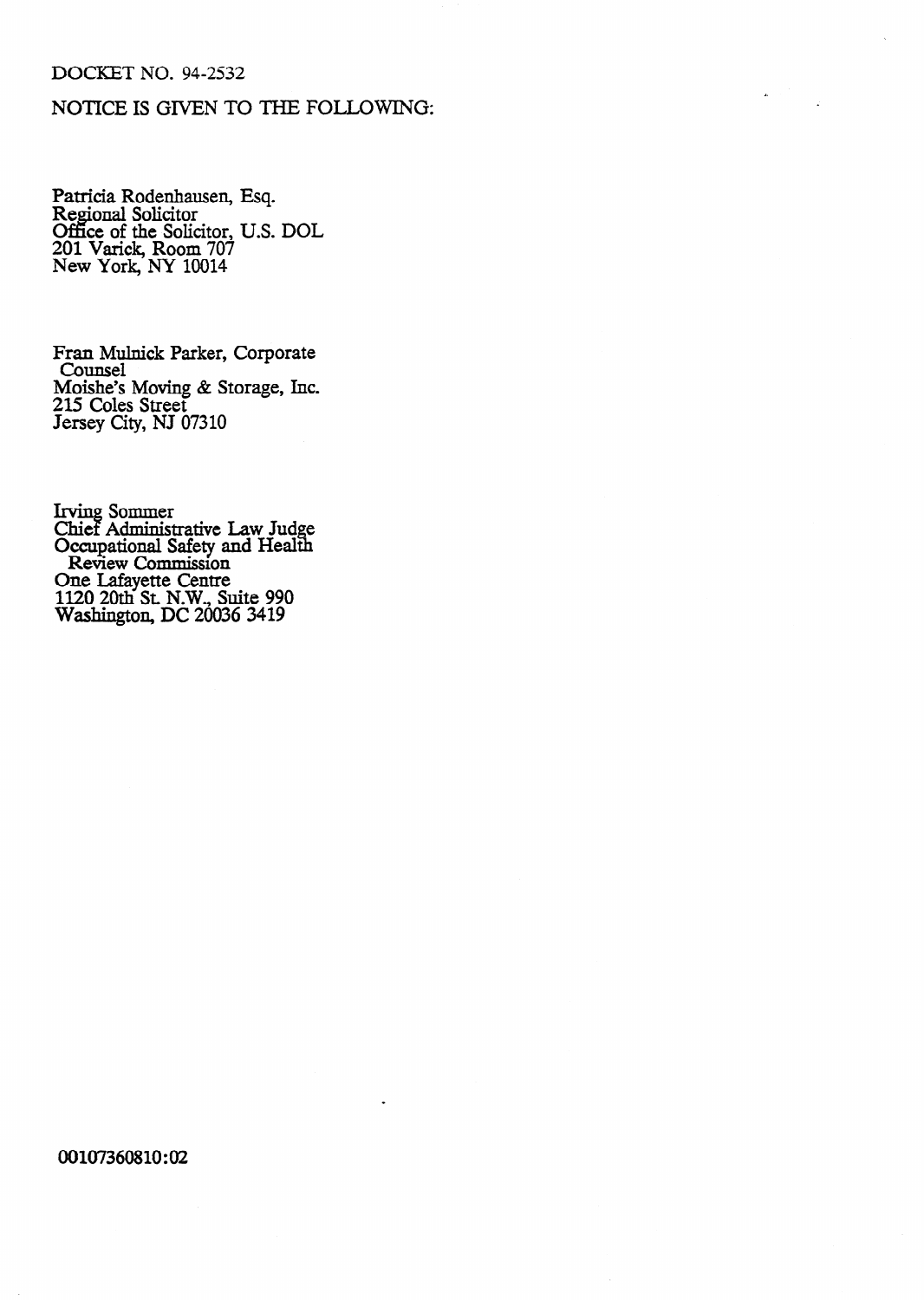

UNITED **STATES OF AMERICA OCCUPATIONAL SAFETY AND HEALTH REVIEW COMMISSION One Lafayette Centre**  1120 20th Street, N.W. - 9th Floor

**Washington, DC 20036-3419** 

. COM (202) 606–5050<br>FTS (202) 606–5050

| PHONE:             |  |  |
|--------------------|--|--|
| COM (202) 606-5100 |  |  |
| FTS (202) 606–5100 |  |  |

| SECRETARY OF LABOR,               |                    |
|-----------------------------------|--------------------|
| Complainant,                      |                    |
| v.                                | Docket No. 94-2532 |
|                                   |                    |
| MOISHE'S MOVING SYSTEMS,<br>INC., |                    |
| Respondent.                       |                    |
|                                   |                    |
|                                   |                    |

Appearances:

Alan L. Kammerman, Esq. U.S. Dept. of Labor Fran Mulnick Parker, Esq. Corporate Counsel

For Complainant

For Respondent

CHIEF JUDGE IRVING SOMMER **BEFORE:** 

## DECISION AND ORDER

The Secretary moved to dismiss the Respondent's notice of contest as not being timely filed under Section 10 of the Act. A hearing was held in New York, N.Y. on March 14, 1995 concerning the merits of the motion at which time testimony and evidence were profert by both parties.

The Respondent was issued a serious citation and a notification of proposed penalty on November 18, 1992 which was received on December 8, 1992. Under Section 10(a) of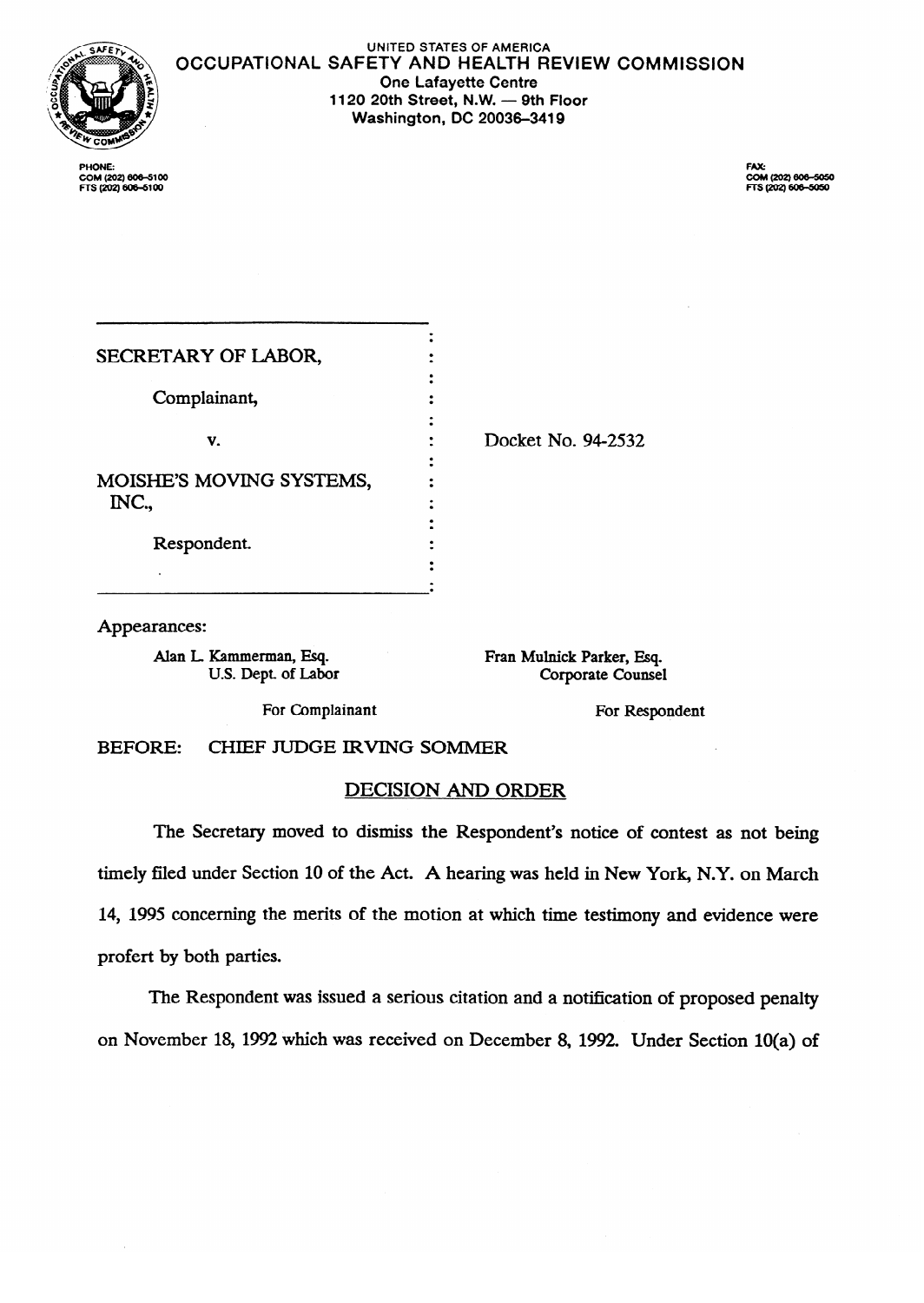the Act, 29 U.S.C. 659(a), an employer must notify the Secretary that it intends to contest the citation or proposed penalty within fifteen working days of its receipt. The Respondent had until December 30, 1992 to file its notice of contest, but did not do so, instead sending a letter to the regional office of the Occupational Safety and Health Administration dated January 4, 1993, which was received on January 11, 1993 stating therein, "Please let this letter serve as our Notice of Intent to Contest the captioned citation issued on November 18, 1992, as well as the underlying violation, and the abatement date and penalty imposed in connection therewith."

Mr. Erez Shtemlicht, the building manager for the Respondent testified that he was on vacation when the citation was received and found it in his box on his return and immediately filed a notice of contest. The evidence shows that the Respondent was since at least January 1992 in the process of reconditioning the building in question and moving into the building. There was a temporary office on the third floor and some office space elsewhere. Mr. Shtemlicht testified at the time involved herein there were 30 to 40 employees at the building including "some office people." He further testified he called the office every day and had not been told of the receipt of the citation by anyone.

While I am sympathetic to the plight of the Respondent, it is apparent there is present no excusable neglect or mistake under Rule 60(b). What we have here is simple neglect on part of management to provide assistance and suitable management procedures when the person in charge is absent. Here, while the building manager was vacationing, no system was in place to see that important mail was processed promptly; actually, Mr. Shternlich admitted he called daily, and still was not apprised of the certified mail waiting for perusal

2